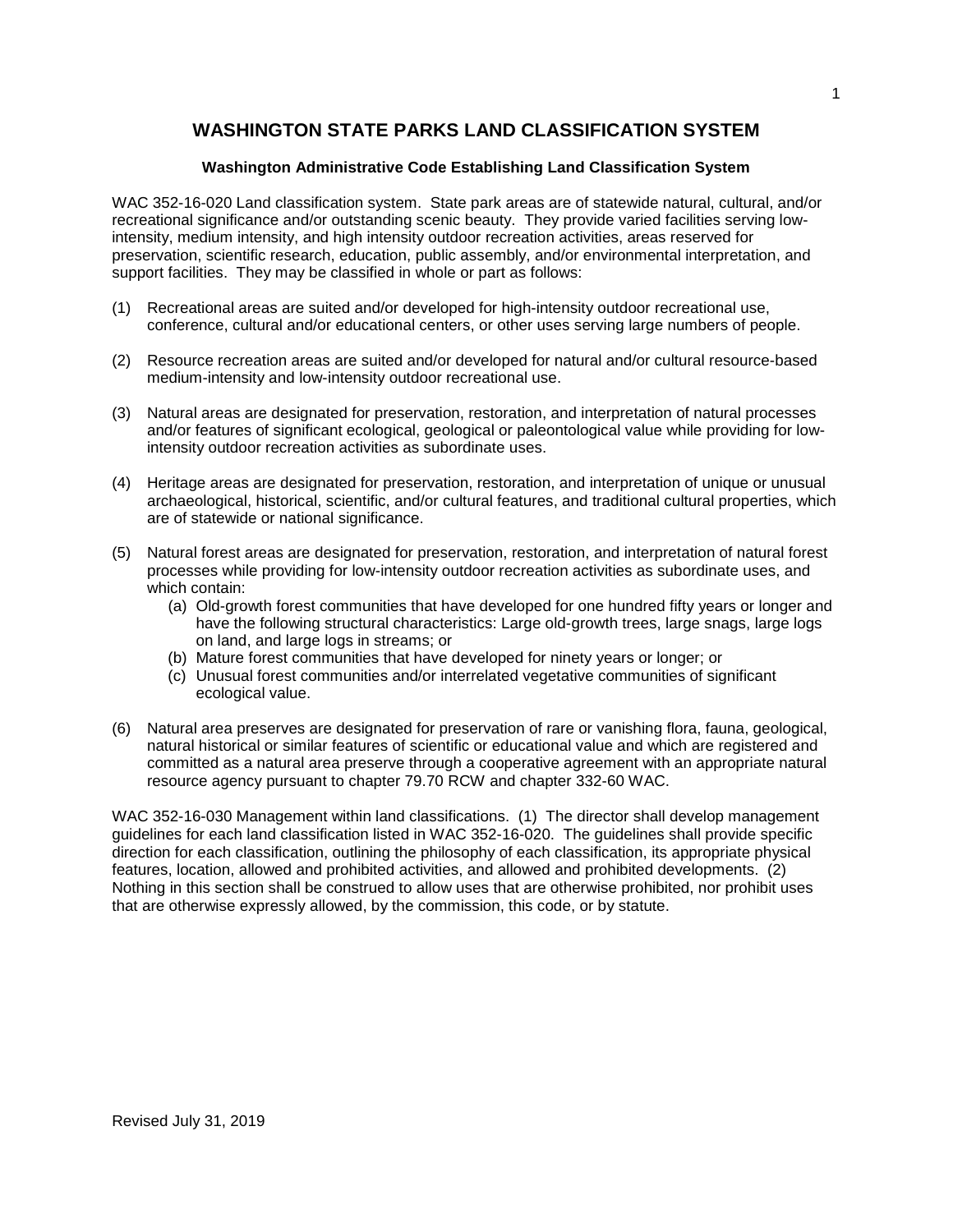#### **Land Classification Management Guidelines Recreation Areas**

| <b>TITLE</b>                                            | <b>DEFINITION</b>                                                                                                                                                                                                                           | <b>PHILOSOPHY</b>                                                                                                                                                                                                                                                                                                                                                                                                                                                                                                                                                                                                                         | <b>PHYSICAL</b><br><b>FEATURES</b>                                                                                                                                                                                                                                                                                                                                          | <b>LOCATION</b>                                                                                                                                                                                                                                                                                                                                                                                                                                                                                                                                               | <b>ACTIVITIES</b>                                                                                                                                                                                                                                                                                                                                                                                                                                                                                                                       | <b>DEVELOPMENTS</b>                                                                                                                                                                                                                                                                                                                                                                                                                                                                                                                                                                                                                                                                                                                                                    |
|---------------------------------------------------------|---------------------------------------------------------------------------------------------------------------------------------------------------------------------------------------------------------------------------------------------|-------------------------------------------------------------------------------------------------------------------------------------------------------------------------------------------------------------------------------------------------------------------------------------------------------------------------------------------------------------------------------------------------------------------------------------------------------------------------------------------------------------------------------------------------------------------------------------------------------------------------------------------|-----------------------------------------------------------------------------------------------------------------------------------------------------------------------------------------------------------------------------------------------------------------------------------------------------------------------------------------------------------------------------|---------------------------------------------------------------------------------------------------------------------------------------------------------------------------------------------------------------------------------------------------------------------------------------------------------------------------------------------------------------------------------------------------------------------------------------------------------------------------------------------------------------------------------------------------------------|-----------------------------------------------------------------------------------------------------------------------------------------------------------------------------------------------------------------------------------------------------------------------------------------------------------------------------------------------------------------------------------------------------------------------------------------------------------------------------------------------------------------------------------------|------------------------------------------------------------------------------------------------------------------------------------------------------------------------------------------------------------------------------------------------------------------------------------------------------------------------------------------------------------------------------------------------------------------------------------------------------------------------------------------------------------------------------------------------------------------------------------------------------------------------------------------------------------------------------------------------------------------------------------------------------------------------|
| Washington<br><b>State Parks</b><br>Recreation<br>Areas | <b>State Parks</b><br>Recreation Areas are<br>suited and/or<br>developed for high-<br>intensity outdoor<br>recreational use,<br>conference, cultural<br>and/or educational<br>centers, or other uses<br>serving large numbers<br>of people. | <b>State Parks</b><br><b>Recreation Areas</b><br>are to respond to<br>the human needs<br>for readily available<br>areas for outdoor<br>recreation and<br>facilities to<br>congregate for<br>education, artistic<br>expression and<br>other ennobling<br>pursuits. They are<br>to provide a variety<br>of outdoor<br>recreational.<br>educational, artistic,<br>and cultural<br>opportunities to<br>large numbers of<br>participants.<br>Primary emphasis<br>is on the provision<br>of quality<br>recreational<br>services and<br>facilities with<br>secondary<br>recognition given to<br>protection of the<br>areas natural<br>qualities. | <b>State Parks</b><br><b>Recreation Areas</b><br>physiographic<br>features such as<br>topography, soil<br>type, drainage,<br>etc., shall be<br>adaptable to<br>varied types of<br>intensive uses and<br>development. An<br>attractive natural<br>setting is<br>desirable.<br>however, human-<br>made settings are<br>acceptable. There<br>are no specific<br>size criteria. | <b>State Parks</b><br><b>Recreation Areas</b><br>generally are made,<br>not found. They shall<br>be located<br>throughout the state<br>with primary<br>emphasis to service<br>major centers of<br>urban populations<br>and/or outstanding<br>recreational tourist<br>attractions. Scenic<br>and inspirational<br>values shall be<br>considered but are<br>secondary to the site<br>adaptability and<br>population criteria.<br>When part of a large<br>diverse park,<br>recreation areas<br>should be sited in<br>proximity to public<br>roads and utilities. | State Parks Recreation Areas may allow<br>and provide for a wide variety of indoor<br>and outdoor day, weekend and vacation<br>activities. Provision may be made for<br>high intensity participation in camping,<br>picnicking, trail use, water sports, winter<br>sports, group field games, and other<br>activities for many people Off-trail<br>equestrian and/or bicycle use may be<br>appropriate in selected areas if approved<br>by the commission. Activities requiring<br>high levels of social interaction are<br>encouraged. | <b>State Parks Recreation</b><br>Areas shall provide<br>appropriate facilities and<br>services for the<br>participation and<br>enjoyment of high<br>concentrations of<br>outdoor recreationists<br>and/or participants in<br>indoor educational,<br>cultural and artistic<br>activities. A high degree<br>of development is<br>anticipated. Facilities<br>may include road and<br>parking networks,<br>swimming beaches, full<br>service marinas, trails,<br>bathhouses, artificial<br>lakes and pools, play<br>fields, large sanitary and<br>eating facilities; standard<br>and utility campgrounds,<br>stores, picnic grounds,<br>group shelters.<br>conference centers.<br>environmental learning<br>centers, hostels, and<br>administrative support<br>facilities. |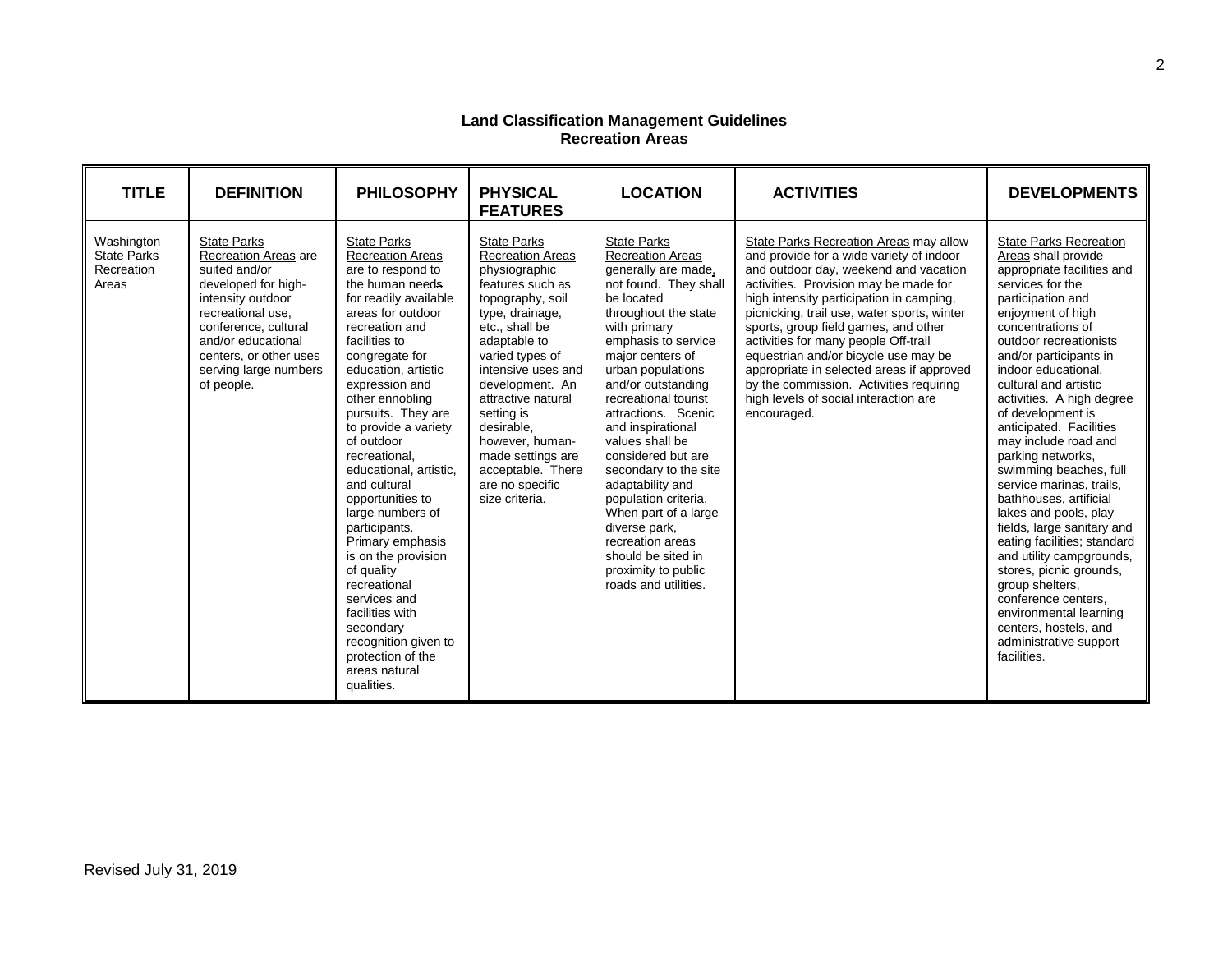#### **Land Classification Management Guidelines Resource Recreation Areas**

| <b>TITLE</b>                                                        | <b>DEFINITION</b>                                                                                                                                                                        | <b>PHILOSOPHY</b>                                                                                                                                                                                                                                                                                                                                                                                                                                                                                                                                                                   | <b>PHYSICAL</b><br><b>FEATURES</b>                                                                                                                                                                                                                                                                                                                      | <b>LOCATION</b>                                                                                                                                                                                                                                                                                                                                                                                                                                                                                                                                                                                                                                                                     | <b>ACTIVITIES</b>                                                                                                                                                                                                                                                                                                                                                                                                                                                                                                                                                                                                                                                                                                                                                                                                                                                      | <b>DEVELOPMENTS</b>                                                                                                                                                                                                                                                                                                                                                                  |
|---------------------------------------------------------------------|------------------------------------------------------------------------------------------------------------------------------------------------------------------------------------------|-------------------------------------------------------------------------------------------------------------------------------------------------------------------------------------------------------------------------------------------------------------------------------------------------------------------------------------------------------------------------------------------------------------------------------------------------------------------------------------------------------------------------------------------------------------------------------------|---------------------------------------------------------------------------------------------------------------------------------------------------------------------------------------------------------------------------------------------------------------------------------------------------------------------------------------------------------|-------------------------------------------------------------------------------------------------------------------------------------------------------------------------------------------------------------------------------------------------------------------------------------------------------------------------------------------------------------------------------------------------------------------------------------------------------------------------------------------------------------------------------------------------------------------------------------------------------------------------------------------------------------------------------------|------------------------------------------------------------------------------------------------------------------------------------------------------------------------------------------------------------------------------------------------------------------------------------------------------------------------------------------------------------------------------------------------------------------------------------------------------------------------------------------------------------------------------------------------------------------------------------------------------------------------------------------------------------------------------------------------------------------------------------------------------------------------------------------------------------------------------------------------------------------------|--------------------------------------------------------------------------------------------------------------------------------------------------------------------------------------------------------------------------------------------------------------------------------------------------------------------------------------------------------------------------------------|
| Washington<br><b>State Parks</b><br>Resource<br>Recreation<br>Areas | <b>State Parks Resource</b><br>Recreation Areas are<br>suited and/or<br>developed for natural<br>and/or cultural<br>resource-based<br>medium- and low-<br>intensity recreational<br>use. | <b>State Parks</b><br>Resource<br><b>Recreation Areas</b><br>are sites where the<br>high quality of a<br>particular natural or<br>cultural resource or<br>set of such<br>resources is the<br>lure for human<br>recreation. Thus,<br>the rationale for<br>recreation is based<br>on the value of<br>attractive natural or<br>cultural resources.<br>Management of<br>these areas must<br>stress the centrality<br>of preserving the<br>quality of the<br>natural and cultural<br>resources while<br>allowing appropriate<br>and sustainable<br>levels of human use<br>and enjoyment. | <b>State Parks</b><br>Resource<br><b>Recreation Areas</b><br>have a variety of<br>physiographic<br>features. While<br>they may contain<br>areas of<br>environmental<br>sensitivity, most<br>portions of each<br>area will be able to<br>withstand low- to<br>medium-intensity<br>recreation use<br>without significant<br>environmental<br>degradation. | <b>State Parks</b><br><b>Resource Recreation</b><br>Areas may be<br>located anywhere in<br>the state where<br>natural or cultural<br>factors produce land<br>and water sites<br>particularly suited for<br>recreation in a<br>natural setting.<br>Access to these sites<br>should be reasonably<br>proximate to major<br>urban centers, but<br>some access<br>restriction may be<br>necessary to avoid<br>overuse of<br>resources. Within<br>large diverse parks,<br>these areas should<br>be located at least a<br>moderate distance<br>from public roads<br>and high use<br>intensity areas, while<br>still maintaining<br>reasonable public<br>access for their<br>intended use. | <b>State Parks Resource Recreation Areas</b><br>provide opportunities for low- and<br>medium-intensity recreational<br>experiences including, but not limited to,<br>picnicking, primitive camping, a variety of<br>recreational trail experiences, interpretive<br>facilities, historic/cultural exhibits, nature<br>observation, photography, orienteering,<br>kayaking, canoeing, floating, and fishing.<br>Off-trail equestrian and/or bicycle use<br>may be appropriate in selected areas if<br>approved by the commission. Basketball,<br>tennis, organized group sporting activities<br>requiring formal sports fields, commercial-<br>sized piers and docks, standard and<br>utility camping, indoor accommodations<br>and centers, developed swimming areas,<br>and other similarly intense uses are not<br>appropriate. Scientific research is<br>permitted. | <b>State Parks Resource</b><br><b>Recreation Areas</b><br>development shall be<br>permitted to the extent<br>necessary to serve<br>allowed activities.<br>Parking, sanitary<br>facilities, and other<br>ancillary developments<br>and support facilities<br>should be constructed in<br>a manner that is<br>consistent with the site's<br>ability to manage<br>environmental change. |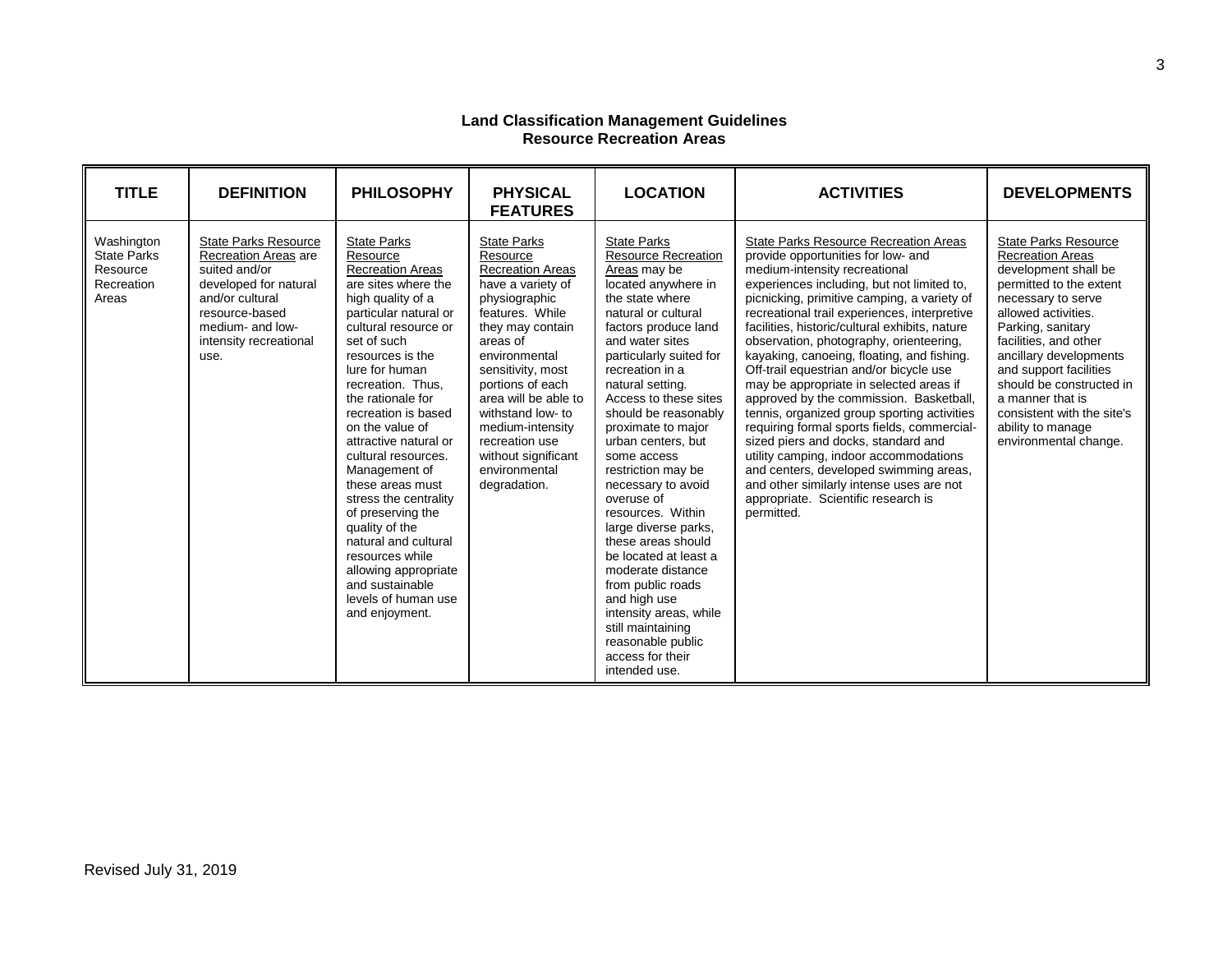#### **Land Classification Management Guidelines Natural Areas**

| <b>TITLE</b>                                             | <b>DEFINITION</b>                                                                                                                                                                                                                                                                                                                 | <b>PHILOSOPHY</b>                                                                                                                                                                                                                                                                                                                                                                                                                                                                                                                                                                                                                                                                 | <b>PHYSICAL</b><br><b>FEATURES</b>                                                                                                                                                                                                                                                                                                                                                                                                                                                                                                                                                                                                                                                                                                                               | <b>LOCATION</b>                                                                                                                                                                                                                                                                                                                                                                                                                                                                                                                                                                                                                                                                                                                                                                                         | <b>ACTIVITIES</b>                                                                                                                                                                                                                                                                                                                                                                                                                                                                                                                                                                                                                                                                                                                                                                                                                                                                                                                                                                                                                                                                                                                                                                                                                                                                                                                                                                                                                                                                           | <b>DEVELOPMENTS</b>                                                                                                                                                                                                                                                                                                                                                                                                                                                                                                                                           |
|----------------------------------------------------------|-----------------------------------------------------------------------------------------------------------------------------------------------------------------------------------------------------------------------------------------------------------------------------------------------------------------------------------|-----------------------------------------------------------------------------------------------------------------------------------------------------------------------------------------------------------------------------------------------------------------------------------------------------------------------------------------------------------------------------------------------------------------------------------------------------------------------------------------------------------------------------------------------------------------------------------------------------------------------------------------------------------------------------------|------------------------------------------------------------------------------------------------------------------------------------------------------------------------------------------------------------------------------------------------------------------------------------------------------------------------------------------------------------------------------------------------------------------------------------------------------------------------------------------------------------------------------------------------------------------------------------------------------------------------------------------------------------------------------------------------------------------------------------------------------------------|---------------------------------------------------------------------------------------------------------------------------------------------------------------------------------------------------------------------------------------------------------------------------------------------------------------------------------------------------------------------------------------------------------------------------------------------------------------------------------------------------------------------------------------------------------------------------------------------------------------------------------------------------------------------------------------------------------------------------------------------------------------------------------------------------------|---------------------------------------------------------------------------------------------------------------------------------------------------------------------------------------------------------------------------------------------------------------------------------------------------------------------------------------------------------------------------------------------------------------------------------------------------------------------------------------------------------------------------------------------------------------------------------------------------------------------------------------------------------------------------------------------------------------------------------------------------------------------------------------------------------------------------------------------------------------------------------------------------------------------------------------------------------------------------------------------------------------------------------------------------------------------------------------------------------------------------------------------------------------------------------------------------------------------------------------------------------------------------------------------------------------------------------------------------------------------------------------------------------------------------------------------------------------------------------------------|---------------------------------------------------------------------------------------------------------------------------------------------------------------------------------------------------------------------------------------------------------------------------------------------------------------------------------------------------------------------------------------------------------------------------------------------------------------------------------------------------------------------------------------------------------------|
| Washington<br><b>State Parks</b><br><b>Natural Areas</b> | <b>State Parks Natural</b><br>Areas are designated<br>for preservation,<br>restoration, and<br>interpretation of<br>natural processes<br>and/or features of<br>significant ecological,<br>geological or<br>paleontological value<br>while providing for<br>low-intensity outdoor<br>recreation activities as<br>subordinate uses. | <b>State Parks Natural</b><br>Areas are to<br>respond to the<br>human need for<br>readily available<br>"conservatories" of<br>nature and open<br>spaces. Emphasis<br>is directed toward<br>nature and the<br>conservation of<br>native flora and<br>fauna, special<br>geologic or<br>paleontologic<br>resources, and the<br>natural amenities of<br>the area. Human<br>wants for other than<br>naturally existing<br>educational and<br>recreational<br>opportunities are<br>considered<br>secondary to<br>nature's<br>requirement for the<br>sustained<br>maintenance of its<br>natural balances, or<br>the preservation of<br>special geologic or<br>paleontologic<br>features. | <b>State Parks</b><br><b>Natural Areas</b><br>have a variety of<br>topography and<br>features to provide<br>a diversified<br>natural<br>environment with<br>interesting but not<br>necessarily unique<br>flora and fauna, or<br>geologic or<br>paleontologic<br>features. Where<br>classification is<br>based on<br>biological<br>considerations.<br>sites should<br>consist of land<br>areas large<br>enough to<br>maintain natural<br>biological<br>processes in a<br>nearly<br>undeveloped state<br>and provide users<br>with a feeling of<br>solitude and<br>tranquility, and an<br>opportunity to view<br>nature in its<br>"uncontrolled"<br>form. They may be<br>partially or wholly<br>on land,<br>subterranean, or<br>part of the marine<br>environment. | <b>State Parks Natural</b><br>Areas are not<br>"made", but rather<br>currently exist due to<br>historical<br>circumstances that<br>have resulted in little<br>or no human<br>interference in the<br>natural environment.<br>Those areas most<br>desirable in terms of<br>physical features and<br>size usually are<br>"found" and "held"<br>against creeping<br>encroachments and<br>raising land values.<br>They often become<br>over used and "lost"<br>as populations<br>spread around them.<br>As a part of the<br>overall system, these<br>areas should be<br>geographically<br>spread throughout<br>the state. When<br>classifying specific<br>park areas,<br>consideration must<br>be given to the ability<br>to adequately<br>manage the areas<br>against undesirable<br>human<br>encroachment. | State Parks Natural Areas provide<br>opportunities for outdoor recreation on<br>designated trails. Those trails may be<br>developed and used only to the extent<br>that they do not significantly degrade the<br>system of natural processes in a<br>classified area. Hiking, non-groomed<br>cross-country skiing, snowshoeing, or<br>other trail uses of similar impact to natural<br>systems and providing a compatible<br>recreational opportunity, may be<br>permitted, after consultation with<br>appropriate local, state, federal and tribal<br>resource management agencies, and<br>upon a finding by the agency that such<br>trails are not likely to significantly degrade<br>natural processes. Relocation of existing<br>equestrian, bicycle, nordic track or other<br>similar trails into a natural area may be<br>permitted upon a finding by the director<br>that such relocation is for the purpose of<br>reducing overall resource impacts. All<br>trails may be moved, redesigned, closed<br>and/or removed upon a finding that their<br>use is causing significant degradation to<br>the system of natural processes.<br>Technical rock climbing requires<br>authorization by the commission. Off-trail<br>use for nature observation, photography,<br>cross-country skiing, harvesting of<br>mushrooms and berries and similar uses<br>are permitted to the degree that they do<br>not significantly degrade natural<br>processes. Scientific research is<br>permitted. | State Parks Natural Area<br>development shall be<br>limited to facilities<br>required for health.<br>safety and protection of<br>users and features<br>consistent with allowed<br>activities. Facilities to<br>enhance public<br>enjoyment shall be<br>limited to primitive items<br>such as trails, trail<br>structures and minor<br>interpretive exhibits. All<br>improvements shall<br>harmonize with, and not<br>detract from, the natural<br>setting. Parking and<br>other trailhead facilities<br>should be located<br>outside of a classified<br>area. |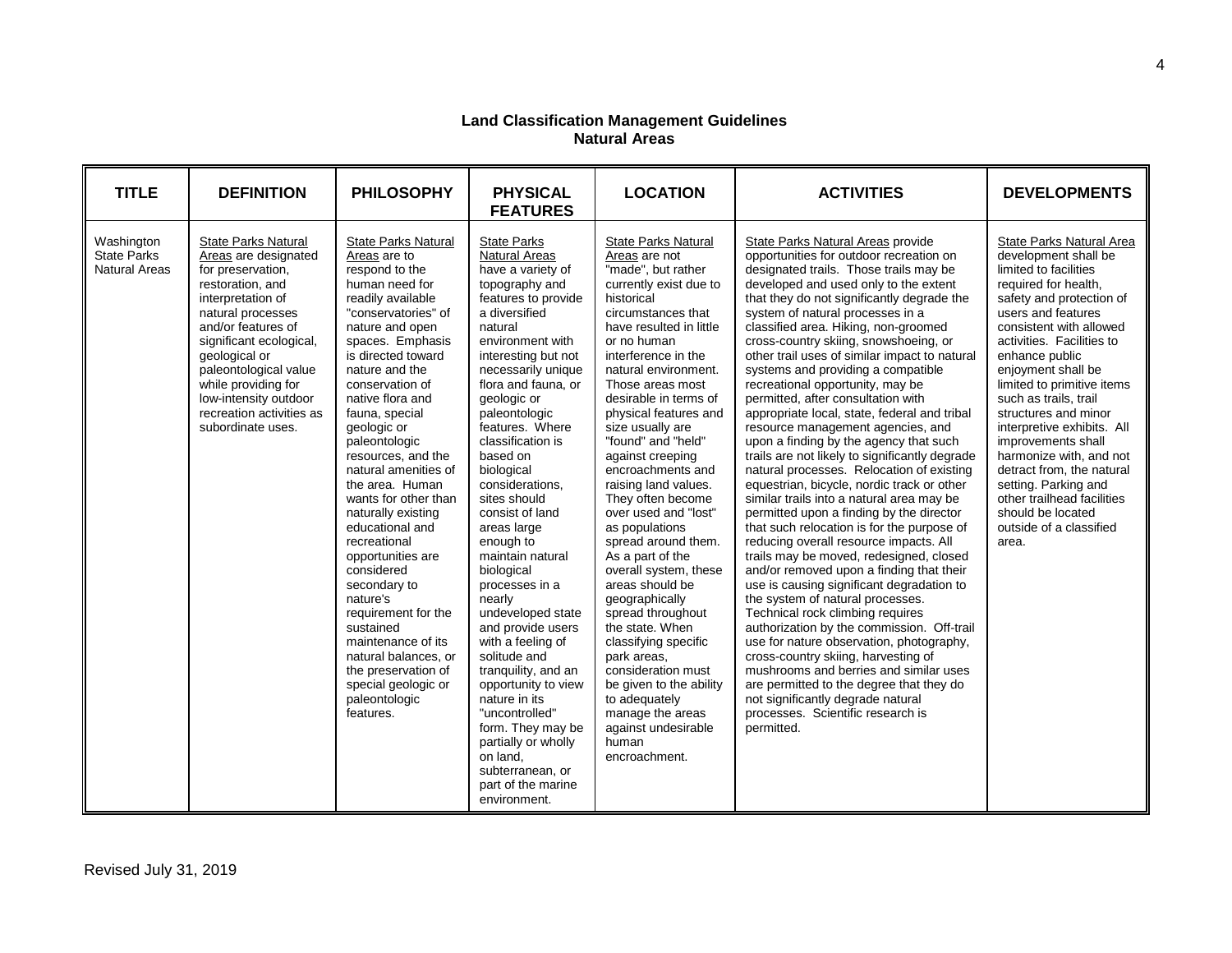#### **Land Classification Management Guidelines Heritage Areas**

| <b>TITLE</b>                                       | <b>DEFINITION</b>                                                                                                                                                                                                                                                                                                                      | <b>PHILOSOPHY</b>                                                                                                                                                                                                                                            | <b>PHYSICAL</b><br><b>FEATURES</b>                                                                                                                                                                                                                                                             | <b>LOCATION</b>                                                                                                                                                                                                                                                                                                                                                                                          | <b>ACTIVITIES</b>                                                                                                                                                                                                                                                                                                                                                                                                       | <b>DEVELOPMENTS</b>                                                                                                                                                                                                                                                                                                                                                                                                                                                                                                                                   |
|----------------------------------------------------|----------------------------------------------------------------------------------------------------------------------------------------------------------------------------------------------------------------------------------------------------------------------------------------------------------------------------------------|--------------------------------------------------------------------------------------------------------------------------------------------------------------------------------------------------------------------------------------------------------------|------------------------------------------------------------------------------------------------------------------------------------------------------------------------------------------------------------------------------------------------------------------------------------------------|----------------------------------------------------------------------------------------------------------------------------------------------------------------------------------------------------------------------------------------------------------------------------------------------------------------------------------------------------------------------------------------------------------|-------------------------------------------------------------------------------------------------------------------------------------------------------------------------------------------------------------------------------------------------------------------------------------------------------------------------------------------------------------------------------------------------------------------------|-------------------------------------------------------------------------------------------------------------------------------------------------------------------------------------------------------------------------------------------------------------------------------------------------------------------------------------------------------------------------------------------------------------------------------------------------------------------------------------------------------------------------------------------------------|
| Washington<br><b>State Parks</b><br>Heritage Areas | <b>State Parks Heritage</b><br>Areas are designated<br>for preservation,<br>restoration, and<br>interpretation of<br>outstanding, unique or<br>unusual<br>archaeological,<br>historical, scientific,<br>and/or cultural<br>features, and<br>traditional cultural<br>properties, which are<br>of statewide or<br>national significance. | <b>State Parks</b><br>Heritage Areas are<br>designated to<br>preserve and/or<br>interpret selected<br>areas or features<br>for the education<br>and enjoyment of<br>the public, an area's<br>intrinsic cultural<br>value, and/or for<br>scientific research. | <b>State Parks</b><br>Heritage Areas<br>vary in size and<br>physiographic<br>makeup according<br>to their location<br>and reason for<br>existence. Historic<br>landscapes may<br>require relatively<br>large acreage<br>while<br>archaeological<br>sites may be<br>measured in<br>square feet. | State Parks Heritage<br>Areas usually are<br>located where they<br>are found or the<br>feature exists.<br>However, in some<br>instances relocation<br>or re-creation of<br>artifacts, resources<br>or facilities is<br>possible. In these<br>situations they may<br>be located in<br>appropriate settings<br>and concentrated<br>near major<br>population centers<br>and along primary<br>travel routes. | State Parks Heritage Area activities<br>shall generally be limited to those<br>directly associated with the<br>interpretation of the area or feature, and<br>the education of the patrons.<br>Picnicking, recreational trails, and other<br>low- to medium-intensity recreation uses<br>may be allowed if they do not detract<br>from the principal purpose of the area,<br>its setting, structures, sites and objects. | State Parks Heritage Area<br>development shall<br>generally be limited to that<br>necessary for the<br>protection and<br>interpretation of the area<br>or feature, and the<br>education and safety of<br>the patrons. Sanitary<br>facilities, recreation trails,<br>and picnicking facilities<br>may be provided in a<br>manner which does not<br>detract from the aesthetic.<br>educational or<br>environmental quality of<br>the area, its setting,<br>structures, sites or<br>objects, or, if applicable,<br>its value for scientific<br>research. |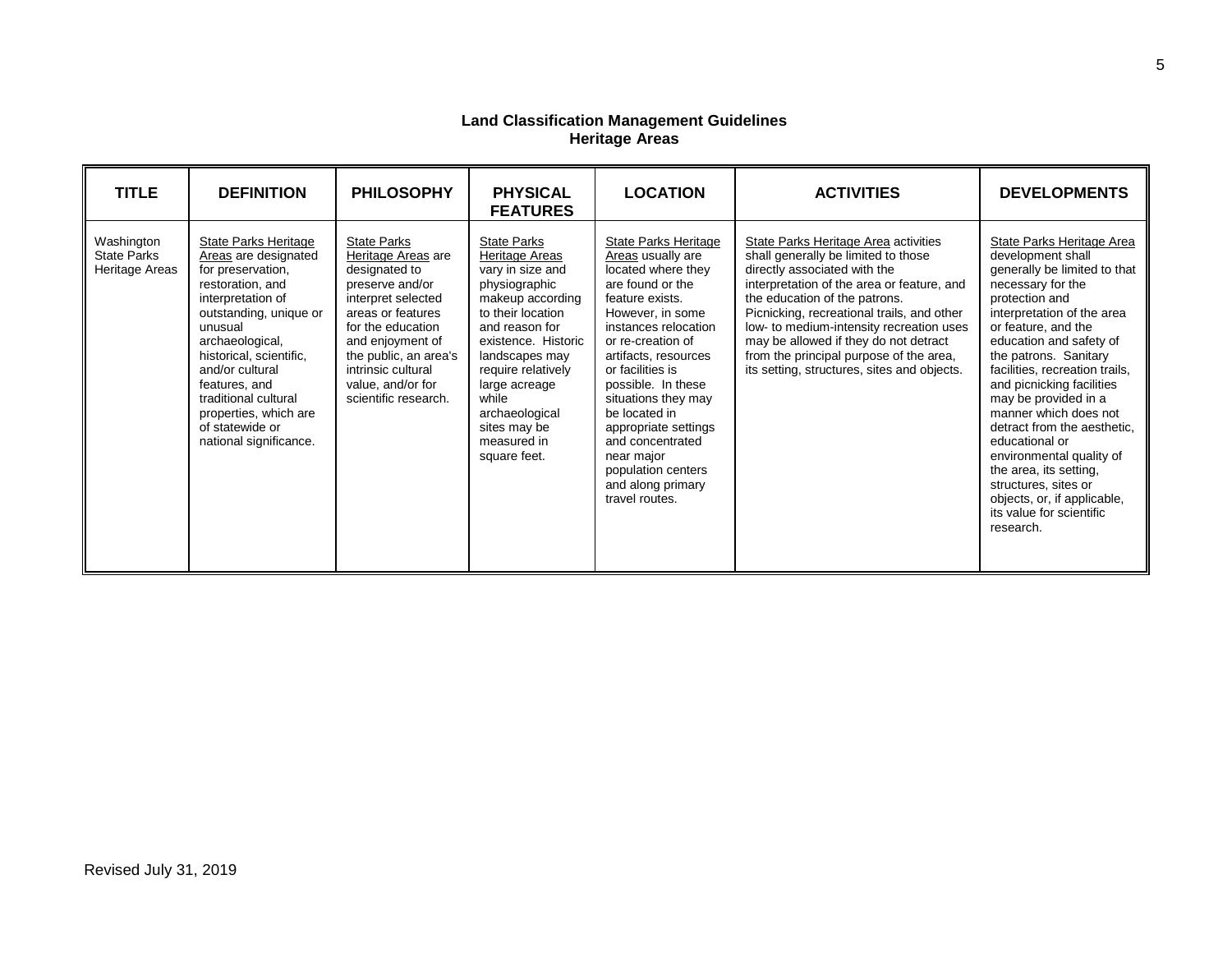#### **Land Classification Management Guidelines Natural Forest Areas**

| <b>TITLE</b>                                                       | <b>DEFINITION</b>                                                                                                                                                                                                                                                                                                                                                                                                                                                                                                                                                                                                                                                                                                                                           | <b>PHILOSOPHY</b>                                                                                                                                                                                                                                                                                                                                                                                                                                                                                                                                                                                            | <b>PHYSICAL</b><br><b>FEATURES</b>                                                                                                                                                                                                                                                                                                                                                                                                                                                                                                                                                                         | <b>LOCATION</b>                                                                                                                                                                                                                                                                                                                                                                                                                                                                                                                                                                                                                                                                                                                                                                           | <b>ACTIVITIES</b>                                                                                                                                                                                                                                                                                                                                                                                                                                                                                                                                                                                                                                                                                                                                                                                                                                                                                                                                                                                                                                                                                                                                                                                                                                                                                                                                                                                                                                                                                                                                                                                                                                                                                                    | <b>DEVELOPMENTS</b>                                                                                                                                                                                                                                                                                                                                                                                                                                                                                                                          |
|--------------------------------------------------------------------|-------------------------------------------------------------------------------------------------------------------------------------------------------------------------------------------------------------------------------------------------------------------------------------------------------------------------------------------------------------------------------------------------------------------------------------------------------------------------------------------------------------------------------------------------------------------------------------------------------------------------------------------------------------------------------------------------------------------------------------------------------------|--------------------------------------------------------------------------------------------------------------------------------------------------------------------------------------------------------------------------------------------------------------------------------------------------------------------------------------------------------------------------------------------------------------------------------------------------------------------------------------------------------------------------------------------------------------------------------------------------------------|------------------------------------------------------------------------------------------------------------------------------------------------------------------------------------------------------------------------------------------------------------------------------------------------------------------------------------------------------------------------------------------------------------------------------------------------------------------------------------------------------------------------------------------------------------------------------------------------------------|-------------------------------------------------------------------------------------------------------------------------------------------------------------------------------------------------------------------------------------------------------------------------------------------------------------------------------------------------------------------------------------------------------------------------------------------------------------------------------------------------------------------------------------------------------------------------------------------------------------------------------------------------------------------------------------------------------------------------------------------------------------------------------------------|----------------------------------------------------------------------------------------------------------------------------------------------------------------------------------------------------------------------------------------------------------------------------------------------------------------------------------------------------------------------------------------------------------------------------------------------------------------------------------------------------------------------------------------------------------------------------------------------------------------------------------------------------------------------------------------------------------------------------------------------------------------------------------------------------------------------------------------------------------------------------------------------------------------------------------------------------------------------------------------------------------------------------------------------------------------------------------------------------------------------------------------------------------------------------------------------------------------------------------------------------------------------------------------------------------------------------------------------------------------------------------------------------------------------------------------------------------------------------------------------------------------------------------------------------------------------------------------------------------------------------------------------------------------------------------------------------------------------|----------------------------------------------------------------------------------------------------------------------------------------------------------------------------------------------------------------------------------------------------------------------------------------------------------------------------------------------------------------------------------------------------------------------------------------------------------------------------------------------------------------------------------------------|
| Washington<br><b>State Parks</b><br><b>Natural Forest</b><br>Areas | <b>State Parks Natural</b><br>Forest Areas are<br>designated for<br>preservation,<br>restoration, and<br>interpretation of<br>natural forest<br>processes while<br>providing for low-<br>intensity outdoor<br>recreation activities as<br>subordinate uses, and<br>which contain:<br>(a) Old-growth forest<br>communities that have<br>developed for 150<br>years or longer and<br>have the following<br>structural<br>characteristics: Large<br>old-growth trees, large<br>snags, large logs on<br>land, and large logs in<br>streams; or (b) Mature<br>forest communities<br>that have developed<br>for 90 years or longer;<br>or D Unusual forest<br>communities and/or<br>interrelated vegetative<br>communities of<br>significant ecological<br>value. | <b>State Parks Natural</b><br>Forest Areas are<br>places where<br>human access to<br>and interpretation<br>and enjoyment of<br>natural forest<br>processes are<br>limited to those<br>activities and<br>facilities that do not<br>significantly<br>degrade natural<br>forest processes.<br>Public access into<br>these areas<br>emphasizes<br>appreciation of<br>nature through<br>experiencing<br>nature. The<br>principal function of<br>these areas is to<br>assist in<br>maintaining the<br>state's bio-diversity<br>while expanding<br>human<br>understanding and<br>appreciation of<br>natural values. | <b>State Parks</b><br>Natural Forest<br>Areas have a<br>variety of<br>topographic and<br>vegetative<br>conditions. They<br>are generally large<br>enough (300 or<br>more acres) to<br>contain one or<br>more distinct and<br>relatively intact<br>vegetative<br>communities.<br>Smaller areas may<br>be appropriate if<br>representative of a<br>unique or unusual<br>forest community.<br>Desirably, they are<br>part of a large<br>system of open<br>space, wildlife<br>habitat, and<br>vegetative<br>communities that<br>provide a good<br>opportunity for<br>long-term<br>ecosystem<br>sustainability. | <b>State Parks Natural</b><br>Forest Areas may be<br>located anywhere in<br>the state where<br>natural factors<br>produce forest<br>vegetative cover.<br>These areas are not<br>"made", but rather<br>currently exist due to<br>historical<br>circumstances that<br>have resulted in little<br>or no human<br>interference in<br>natural forest<br>progression. As a<br>part of an overall<br>system, these areas<br>should be<br>geographically<br>spread throughout<br>the state, recognizing<br>that maintenance of<br>bio-diversity is one of<br>the primary functions<br>of their classification.<br>When classifying<br>specific park areas,<br>consideration must<br>be given to the ability<br>to adequately<br>manage the areas<br>against undesirable<br>human<br>encroachment. | <b>State Parks Natural Forest Areas</b><br>provide opportunities for outdoor<br>recreation on designated recreation<br>trails. Those trails may be developed<br>and used only to the extent that they do<br>not significantly degrade the system of<br>natural forest processes in a classified<br>area. Careful design of recreation trails<br>should match intended uses, to maintain<br>consistency with the purpose and<br>philosophy of the classification. Hiking,<br>non-groomed cross-country skiing,<br>snowshoeing, or other trail uses of<br>similar impact to natural systems and<br>providing a compatible recreational<br>opportunity, may be permitted, after<br>consultation with appropriate local,<br>state, federal and tribal resource<br>management agencies, and upon a<br>finding by the agency that such trails are<br>not likely to significantly degrade natural<br>forest processes. Relocation of existing<br>equestrian, bicycle, nordic track or other<br>similar trails into a natural forest area<br>may be permitted upon a finding by the<br>director that such relocation is for the<br>purpose of reducing overall resource<br>impacts. All trails may be moved,<br>redesigned, closed and/or removed<br>upon a finding that they are causing<br>significant degradation to the system of<br>natural forest processes. Technical rock<br>climbing requires authorization by the<br>commission. Off-trail use for nature<br>observation, cross-country skiing,<br>photography, harvesting of mushrooms<br>and berries and similar uses are<br>permitted to the degree that they do not<br>significantly degrade natural forest<br>processes. Scientific research is<br>permitted. | <b>State Parks Natural Forest</b><br>Areas development shall<br>be limited to facilities<br>required for health, safety<br>and protection of users<br>and features consistent<br>with allowed activities.<br>Facilities to enhance<br>public enjoyment shall be<br>limited to trails, trail<br>structures, and minor<br>interpretive exhibits. All<br>improvements shall<br>harmonize with, and not<br>detract from, the natural<br>setting. Parking and other<br>trailhead facilities should<br>be located outside of a<br>classified area. |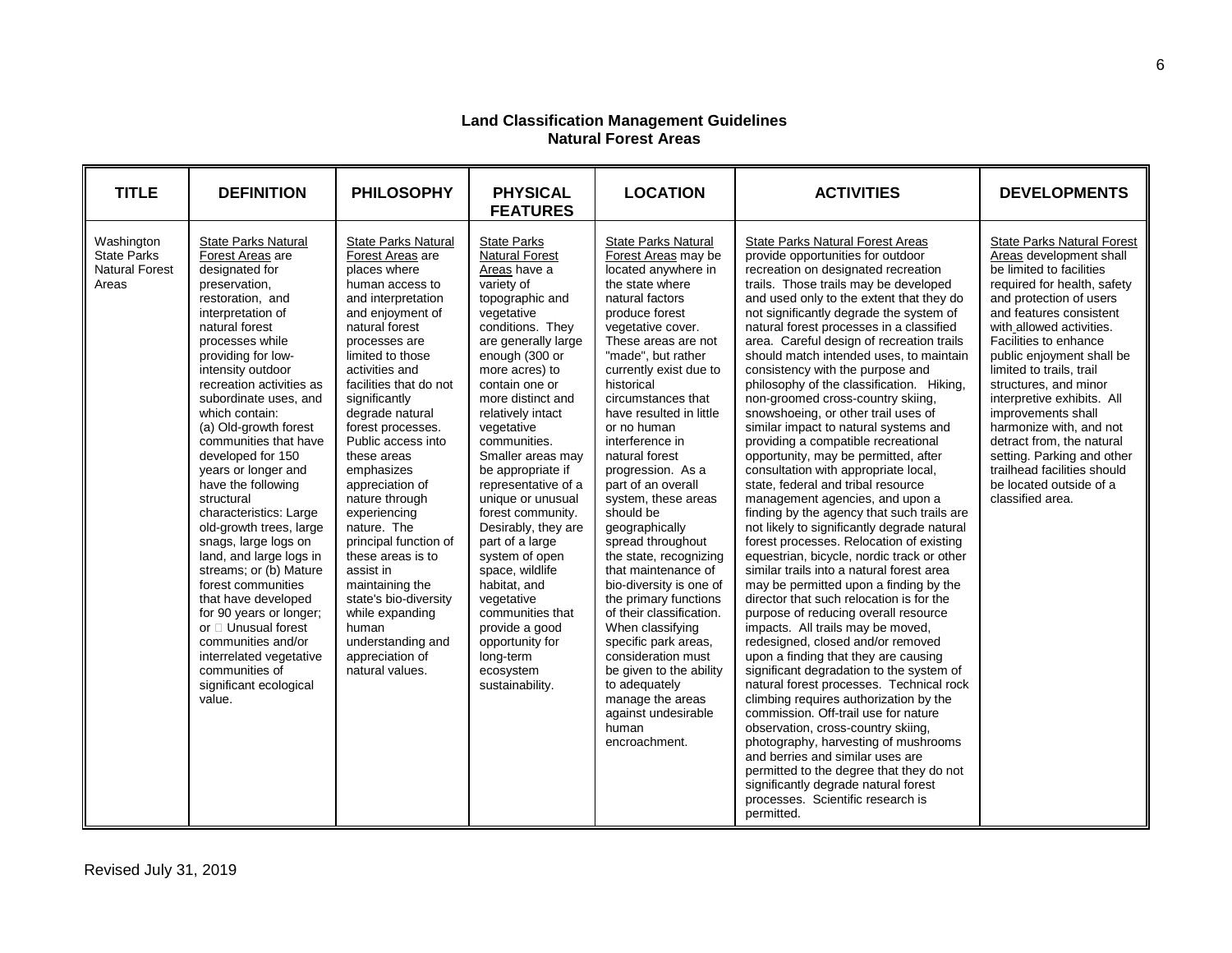#### **Land Classification Management Guidelines Natural Area Preserves**

| <b>TITLE</b>                                                  | <b>DEFINITION</b>                                                                                                                                                                                                                                                                                                                                                                                                                                                 | <b>PHILOSOPHY</b>                                                                                                                                                                                                                                                                                                                                                                               | <b>PHYSICAL</b><br><b>FEATURES</b>                                                                                                                                                                                                                                                                                                                                                                                                                                                                                                                                                                                                                                                                                | <b>LOCATION</b>                                                                                                                                                                                                                                                                                                                                                                                                                                        | <b>ACTIVITIES</b>                                                                                                                                                                                                                                                                                                                                                                                                                                                                                                                                                                                                                    | <b>DEVELOPMENTS</b>                                                                                                                                                                                                                     |
|---------------------------------------------------------------|-------------------------------------------------------------------------------------------------------------------------------------------------------------------------------------------------------------------------------------------------------------------------------------------------------------------------------------------------------------------------------------------------------------------------------------------------------------------|-------------------------------------------------------------------------------------------------------------------------------------------------------------------------------------------------------------------------------------------------------------------------------------------------------------------------------------------------------------------------------------------------|-------------------------------------------------------------------------------------------------------------------------------------------------------------------------------------------------------------------------------------------------------------------------------------------------------------------------------------------------------------------------------------------------------------------------------------------------------------------------------------------------------------------------------------------------------------------------------------------------------------------------------------------------------------------------------------------------------------------|--------------------------------------------------------------------------------------------------------------------------------------------------------------------------------------------------------------------------------------------------------------------------------------------------------------------------------------------------------------------------------------------------------------------------------------------------------|--------------------------------------------------------------------------------------------------------------------------------------------------------------------------------------------------------------------------------------------------------------------------------------------------------------------------------------------------------------------------------------------------------------------------------------------------------------------------------------------------------------------------------------------------------------------------------------------------------------------------------------|-----------------------------------------------------------------------------------------------------------------------------------------------------------------------------------------------------------------------------------------|
| Washington<br><b>State Parks</b><br>Natural Area<br>Preserves | State Parks Natural<br>Area Preserves are<br>designated for<br>preservation of rare<br>or vanishing flora,<br>fauna, geological,<br>natural historical or<br>similar features of<br>scientific or<br>educational value<br>and which are<br>registered and<br>committed as a<br>natural area preserve<br>through a<br>cooperative<br>agreement with an<br>appropriate natural<br>resource agency<br>pursuant to chapter<br>79.70 RCW and<br>chapter 332-60<br>WAC. | State Parks Natural<br>Area Preserves are<br>sites where human<br>access is limited to<br>educational and<br>scientific purposes.<br>The principal function<br>of these areas is to<br>preserve natural<br>ecosystems or<br>geologic features of<br>statewide<br>significance. Public<br>access for recreation<br>must be subordinate<br>to the principal<br>function of the<br>classification. | <b>State Parks Natural</b><br>Area Preserves have<br>a variety of<br>topographic and<br>vegetative conditions.<br>They are generally<br>large enough (300 or<br>more acres) to contain<br>one or more distinct<br>and intact ecological<br>communities. Smaller<br>areas may be<br>appropriate if<br>representative of a<br>unique or unusual<br>ecological community<br>or geologic feature.<br>They may be partially<br>or wholly on land,<br>subterranean, or part<br>of the marine<br>environment.<br>Desirably, they are<br>part of a large system<br>of open space, wildlife<br>habitat, and vegetative<br>communities that<br>provide a good<br>opportunity for long-<br>term ecosystem<br>sustainability. | State Parks Natural Area<br>Preserves may be located<br>anywhere in the state where<br>natural ecological systems or<br>significant geologic features<br>exist. These areas are not<br>"made", but rather exist due<br>to historical circumstances<br>that have resulted in little or<br>no human interference in the<br>natural system. As a part of<br>an overall system, these<br>areas should be<br>geographically spread<br>throughout the state. | State Parks Natural Area<br>Preserves provide<br>opportunities for scientific<br>research and education<br>about natural systems,<br>geologic features, sensitive,<br>rare, threatened or<br>endangered species or<br>communities. Recreational<br>use of existing or relocated<br>trails may be permitted.<br>provided that it can be<br>clearly demonstrated that<br>such use does not degrade<br>the system of natural<br>processes occurring in the<br>preserve. Otherwise, trails<br>are limited to<br>administrative, scientific<br>and organized educational<br>activities and uses. No<br>other activities are<br>permitted. | State Parks Natural Area<br>Preserves development<br>shall be limited to access<br>facilities for permitted<br>activities and structures to<br>inhibit general public<br>access. No other facilities<br>or structures are<br>permitted. |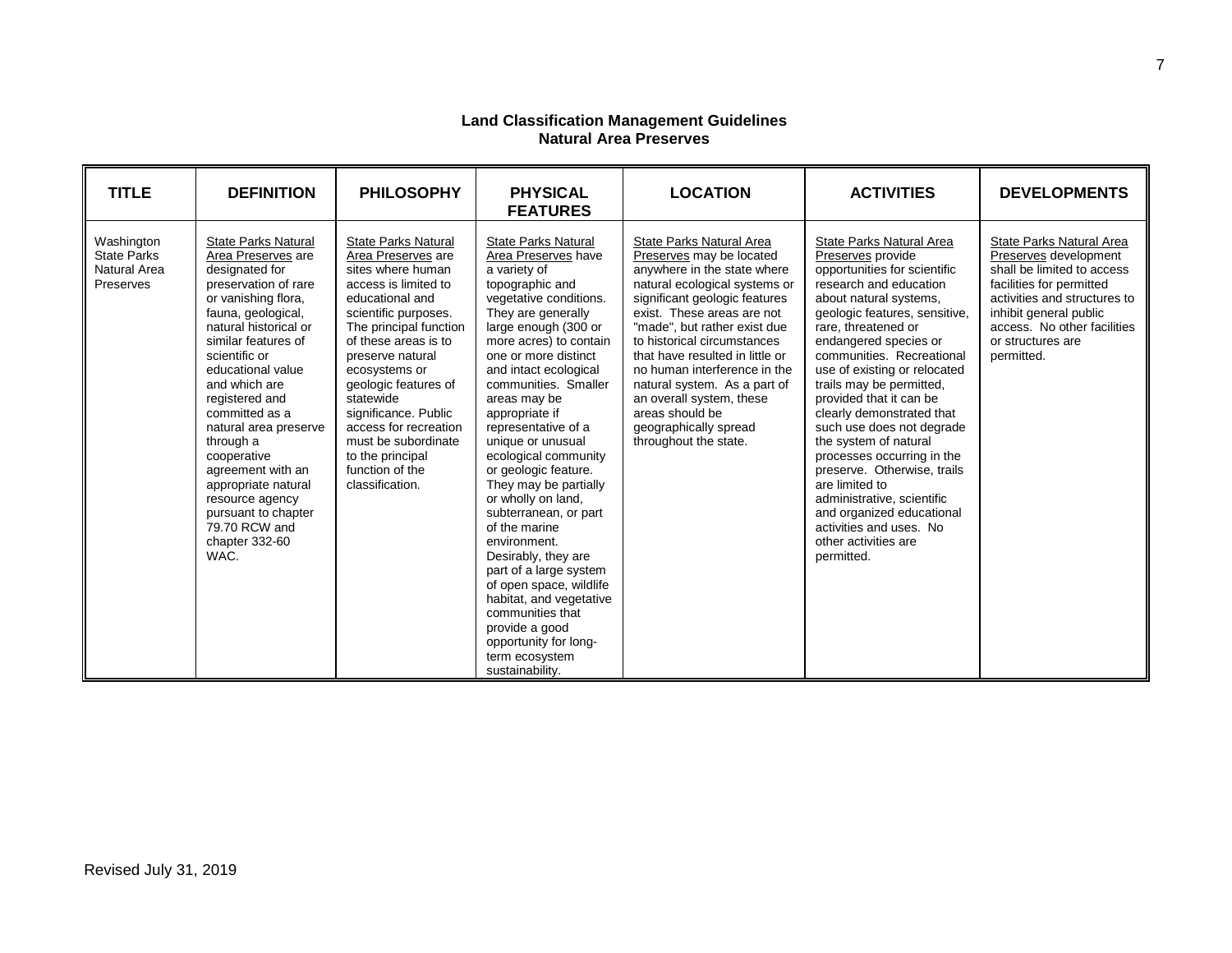|                                       | Recreation  | Resource Recreation | Heritage     | Natural/Natural Forest Area | Natural Area Preserve* |
|---------------------------------------|-------------|---------------------|--------------|-----------------------------|------------------------|
| Amphitheater                          | $\mathsf P$ | $\mathbf C$         | $\mathbf C$  | $\mathsf{N}$                | ${\sf N}$              |
| Archery/Target Range                  | $\mathbf C$ | $\mathbf C$         | $\mathsf{N}$ | ${\sf N}$                   | N                      |
| Camping - Std and Util                | P           | ${\sf N}$           | $\mathsf{C}$ | $\mathsf{N}$                | N                      |
| Camping - Primitive                   | P           | P                   | $\mathbf C$  | $\mathsf{N}$                | $\mathsf{N}$           |
| Camping - Adirondack                  | P           | $\mathbf C$         | ${\sf N}$    | $\mathsf{N}$                | ${\sf N}$              |
| Camping - Horse-oriented              | $\mathbf C$ | ${\bf C}$           | N            | N                           | N                      |
| Camping - Water Trail                 | P           | P                   | $\mathbf C$  | $\mathsf{N}$                | ${\sf N}$              |
| Children's Play Area                  | P           | $\mathbf C$         | $\mathbf C$  | $\mathsf{N}$                | ${\sf N}$              |
| Day Use Picnic - Tables               | P           | P                   | C            | N                           | N                      |
| Day Use Picnic - Group Shelter        | P           | N                   | $\mathbf C$  | ${\sf N}$                   | ${\sf N}$              |
| Day Use Lodges/Centers                | $\mathsf P$ | ${\sf N}$           | $\mathsf{C}$ | $\mathsf{N}$                | ${\sf N}$              |
| <b>Environmental Learning Centers</b> | $\mathbf C$ | ${\sf N}$           | $\mathbf C$  | $\mathsf{N}$                | ${\sf N}$              |
| <b>Equestrian Facilities</b>          | C           | $\mathbf C$         | $\mathbf C$  | $\mathsf{N}$                | $\mathsf{N}$           |
| Fields - Informal Play/Mowed          | P           | $\mathbf C$         | $\mathsf{C}$ | N                           | N                      |
| <b>Indoor Accommodations</b>          | P           | ${\sf N}$           | $\mathbf C$  | $\mathsf{N}$                | ${\sf N}$              |
| Interpretive - Centers                | P           | N                   | P            | $\mathsf{N}$                | $\mathsf{N}$           |
| Interpretive - Kiosks                 | P           | P                   | P            | $\mathsf{C}$                | ${\sf N}$              |
| Interpretive Trail                    | P           | P                   | P            | P                           | $\mathbf C$            |
| Interpretive - Signs                  | P           | P                   | P            | P                           | C                      |
| Parking - Vehicles                    | P           | P                   | $\mathbf C$  | N                           | ${\sf N}$              |
| Roads                                 | P           | P                   | C            | N                           | N                      |

# **Land Use and Land Classification Compatibility Matrix – Facilities**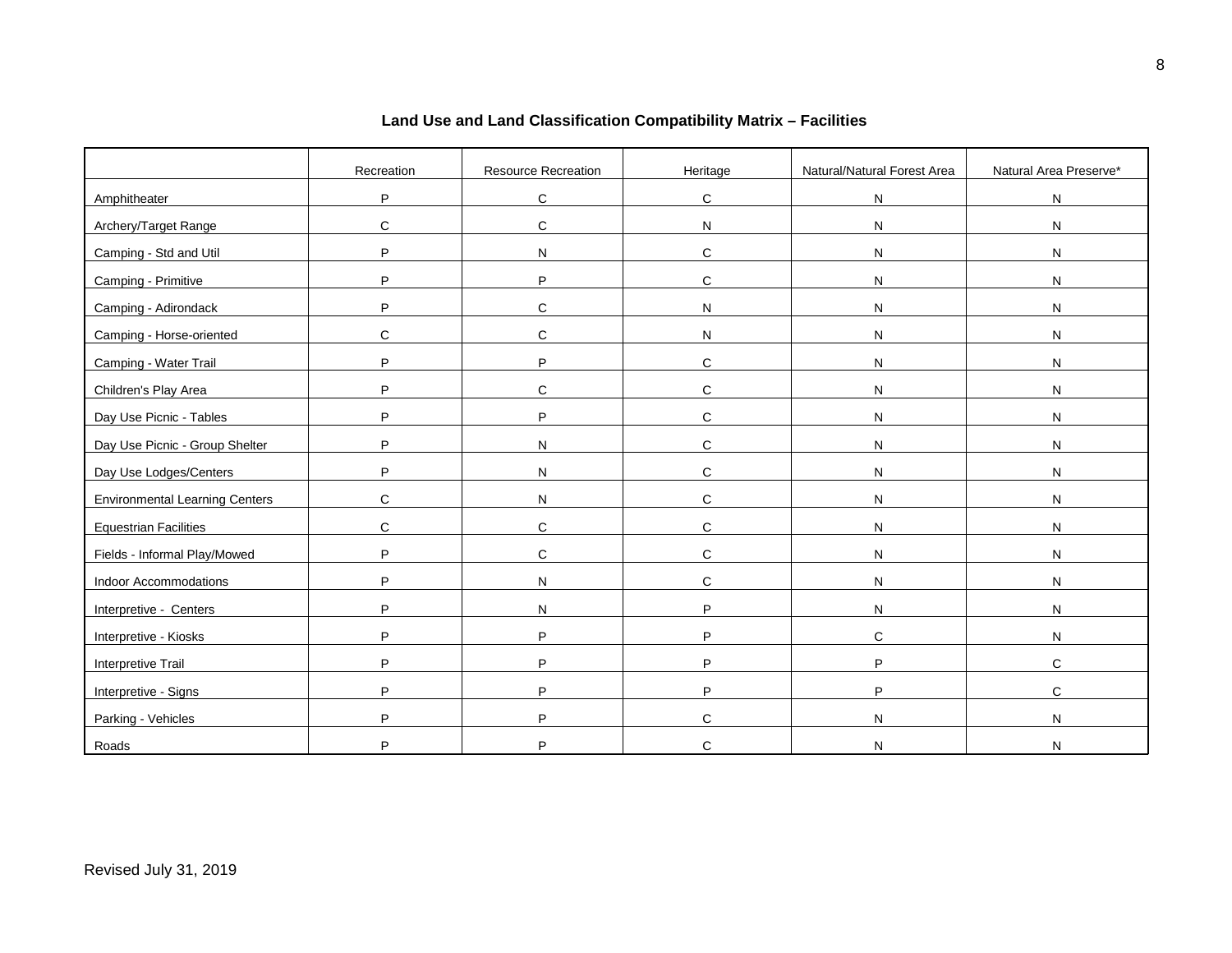|                                                         | Recreation   | <b>Resource Recreation</b> | Heritage     | Natural/Natural Forest Area | Natural Area Preserve* |
|---------------------------------------------------------|--------------|----------------------------|--------------|-----------------------------|------------------------|
| Sanitary: Comfort Stations                              | P            | ${\sf N}$                  | C            | N                           | N                      |
| Sanitary: Composting/Vault                              | P            | P                          | $\mathsf{C}$ | C                           | N                      |
| <b>Sports Fields</b>                                    | C            | N                          | N            | N                           | N                      |
| <b>Skiing - Alpine Facilities</b>                       | C            | C                          | N            | N                           | N                      |
| <b>Swimming Facilities</b>                              | P            | ${\sf N}$                  | C            | N                           | N                      |
| Trails - Hiking                                         | P            | P                          | P            | P                           | C                      |
| Trails - Mountain Biking                                | P            | $\mathbf C$                | C.           | $N^{**}$                    | N                      |
| Trails - Equestrian                                     | $\mathsf{C}$ | C                          | C.           | $N^{**}$                    | N                      |
| Trails - Nordic Track Skiing                            | P            | P                          | $\mathsf{C}$ | $N^{**}$                    | N                      |
| Trails - C-C skiing                                     | P            | P                          | P            | P                           | $\mathsf{C}$           |
| Trails - Snowmobile                                     | P            | $\mathbf C$                | C            | $\mathsf{N}^{\ast\ast}$     | N                      |
| Trails - Paved non-motor                                | P            | C                          | C            | C                           | N                      |
| Water: Docks/Piers $\geq 10$ boats                      | P            | ${\sf N}$                  | C.           | N                           | N                      |
| Water: Docks/Piers - < 10 boats                         | P            | P                          | C            | C                           | N                      |
|                                                         | P            | C                          | N            | N                           | N                      |
| Water: Launch Ramps                                     | P            | P                          | C            | C                           | N                      |
| Water: Hand Launch Areas<br><b>Water: Mooring Buoys</b> | D            | P                          | C.           | C.                          | N                      |

**Land Use and Land Classification Compatibility Matrix – Facilities (Continued)**

P (Permitted) - Use permitted with normal agency design review

C (Conditional) - Use may be permitted, but conditioned to assure design is compatible w/purpose of land classification and abutting classification objectives.

N (Not Permitted)- Use not permitted.

NA - Not Applicable

\* All uses in a Natural Area Preserve must be specifically approved by the Park and Recreation Commission as part of a management plan.

\*\*Relocation of existing trails into a natural or natural forest area is permitted per WAC 352-32-070(4) and WAC 352-32-075(5)(a).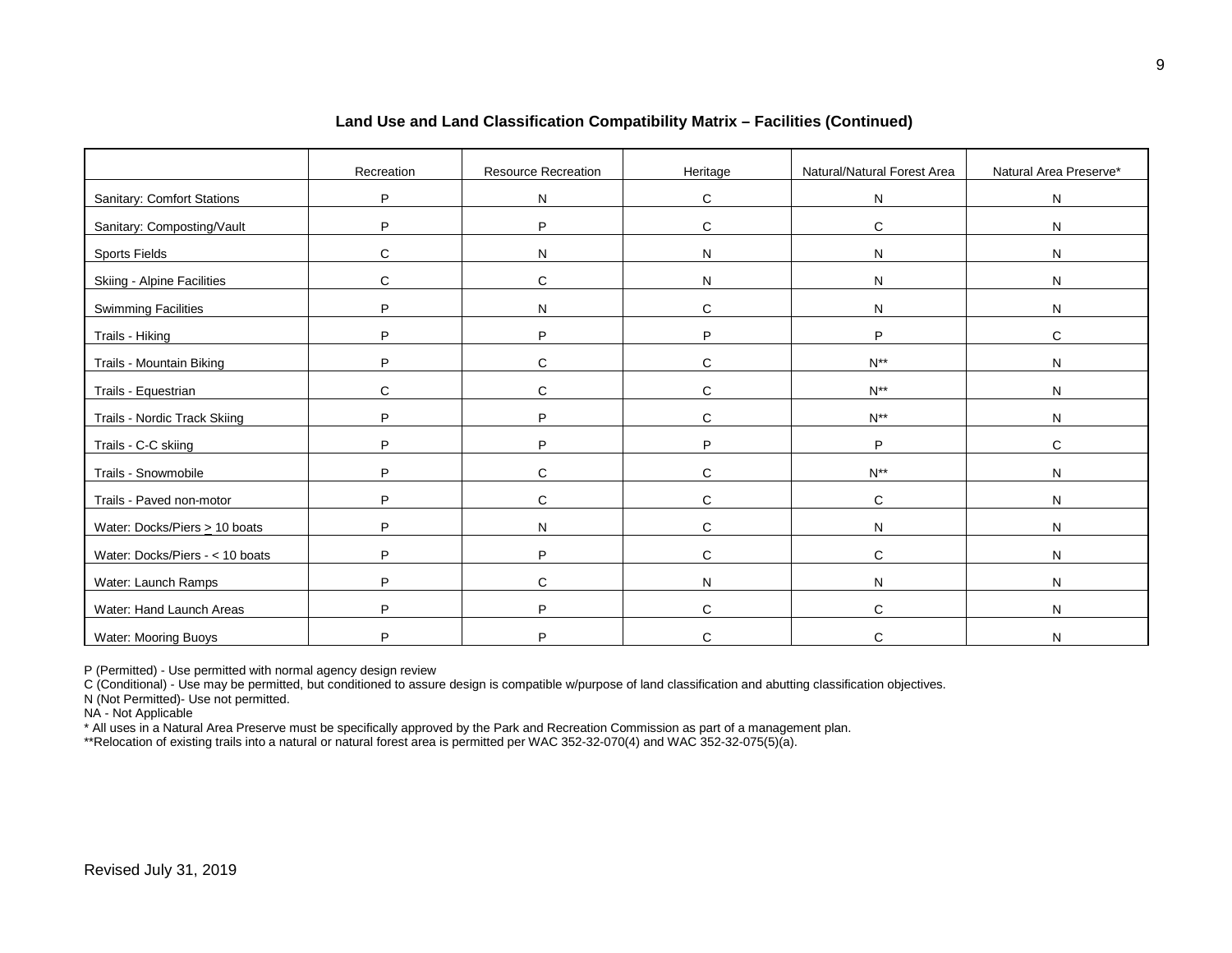|                                     | Recreation  | Resource Recreation | Heritage     | Natural/Natural Forest Area | Natural Area Preserve* |
|-------------------------------------|-------------|---------------------|--------------|-----------------------------|------------------------|
| Farming/Orchards                    | $\mathbf C$ | $\mathbf C$         | C            | N                           | N                      |
| Filming/Special Events              | P           | P                   | P            | $\mathbf C$                 | ${\sf N}$              |
| Grazing                             | C           | C                   | $\mathsf{C}$ | N                           | ${\sf N}$              |
| Harvesting - Edible Fruiting Bodies | P           | P                   | P            | P                           | ${\sf N}$              |
| Harvesting - Mushrooms              | P           | P                   | P            | P                           | ${\sf N}$              |
| Harvesting - Shellfish              | P           | $\mathsf P$         | P            | P                           | ${\sf N}$              |
| Harvesting - Fish                   | P           | $\mathsf P$         | P            | P                           | ${\sf N}$              |
| Harvesting - Algae, etc.            | P           | P                   | P            | P                           | ${\sf N}$              |
| Haying                              | P           | P                   | P            | N                           | N                      |
| <b>Metal Detecting</b>              | P           | P                   | $\mathsf{C}$ | $\mathsf{N}$                | N                      |
| Orienteering                        | P           | P                   | $\mathsf{C}$ | $\mathsf{N}$                | N                      |
| Ocean Beach Driving                 | P           | $\mathbf C$         | N            | $\mathsf{N}$                | N                      |
| Off-Trail: Equestrian               | C           | $\mathbf C$         | $\mathbf C$  | $\mathsf{N}$                | ${\sf N}$              |
| Off-Trail: Hiking                   | P           | P                   | P            | P                           | N                      |
| Off-trail biking                    | $\mathbf C$ | $\mathbf C$         | $\mathbf C$  | N                           | N                      |
| Paragliding                         | P           | P                   | $\mathbf C$  | N                           | ${\sf N}$              |
| Recreation Concession Areas         | C           | $\mathbf C$         | $\mathsf{C}$ | N                           | N                      |
| <b>Technical Rock Climbing</b>      | P           | P                   | C            | C                           | N                      |

**Land Use and Land Classification Compatibility Matrix – Activities**